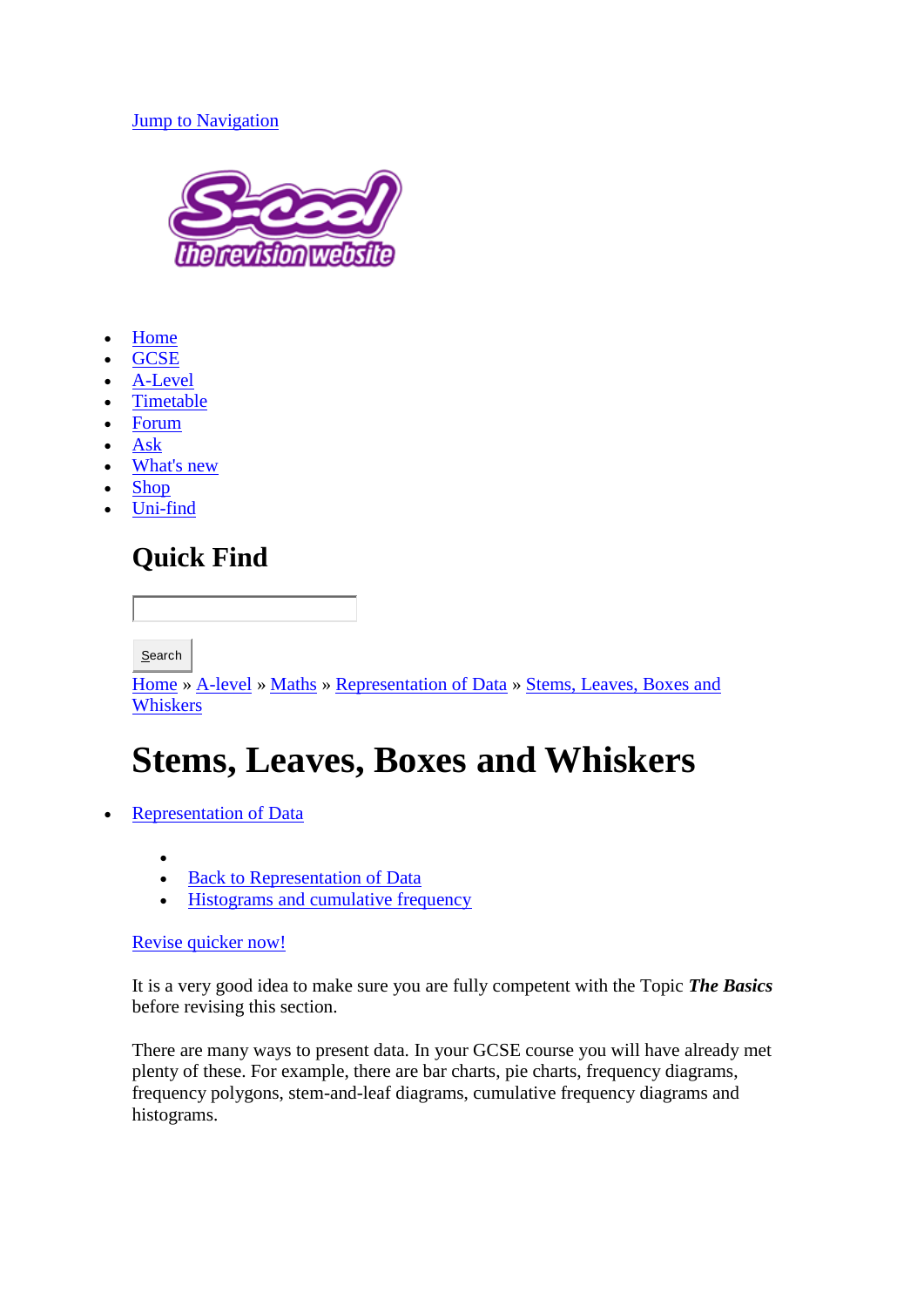These are basic methods but still should be remembered for AS or A2 level. Instead of being told which diagram to draw at this level, you will be expected to **choose** the diagram you think best fits the data.

#### **Stem-and-leaf diagrams**

A stem-and-leaf diagram is one way of taking raw data and presenting it in an easy and quick way to help spot patterns in the spread of data.

A stem-and-leaf diagram is one way of taking raw data and presenting it inan easy and quick way to help spot patterns in the spread of data.They are best used when we have a relatively **small** set of data andwant to find the **median** or **quartiles**.

#### *Example:*

**The following raw data was taken from the speeds (in mph) of 30 cars passing a particular point on a quiet country road:**

3224 3556 2229 3544 4352 2235 3044 4236 3438 4239 4941 4445 3938 4338 4839

First we start with the stem - in this case, we use the '**ten**' digits from the data given...



We then fill in the raw data one piece at a time to get the leaves of the diagram. Reading down from our raw data starting with 32 then 22 then 49 etc...until all 30 pieces of data are included in the diagram.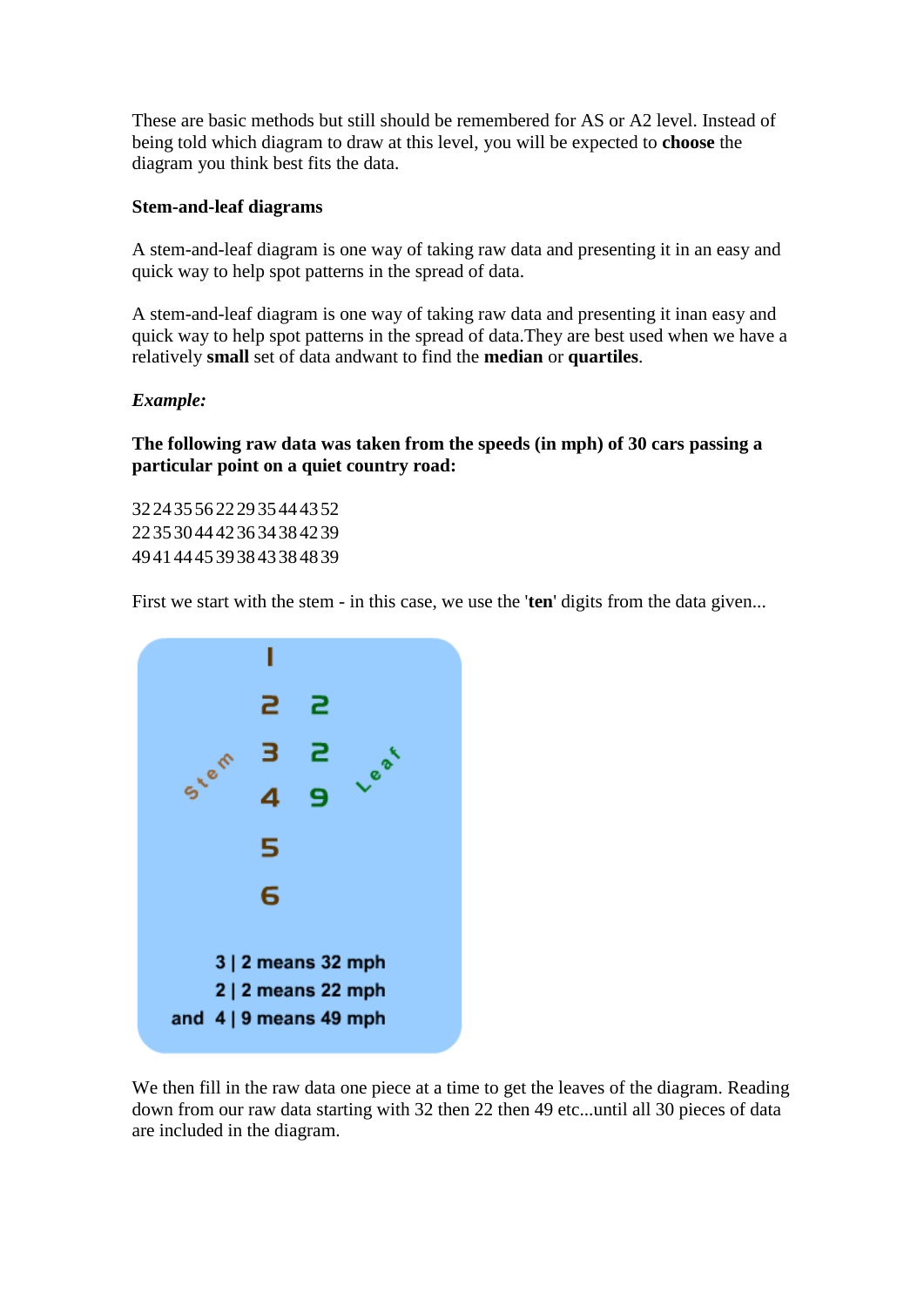

However, it is best to order our diagram by re-writing it with the leaves in numerical order, shown below:



The numbers in brackets at the end of each leaf tells us the number of leaves belonging to each stem.

Note the similarity to a bar chart (just rotate  $90^0$  anti-clockwise).

Once we have completed our diagram we can then analyse the data.

If you're unsure how this is done you may need to refer to the Topic *The Basics*.

As the data is now in numerical order it will be easy to calculate the median value and inter-quartile range.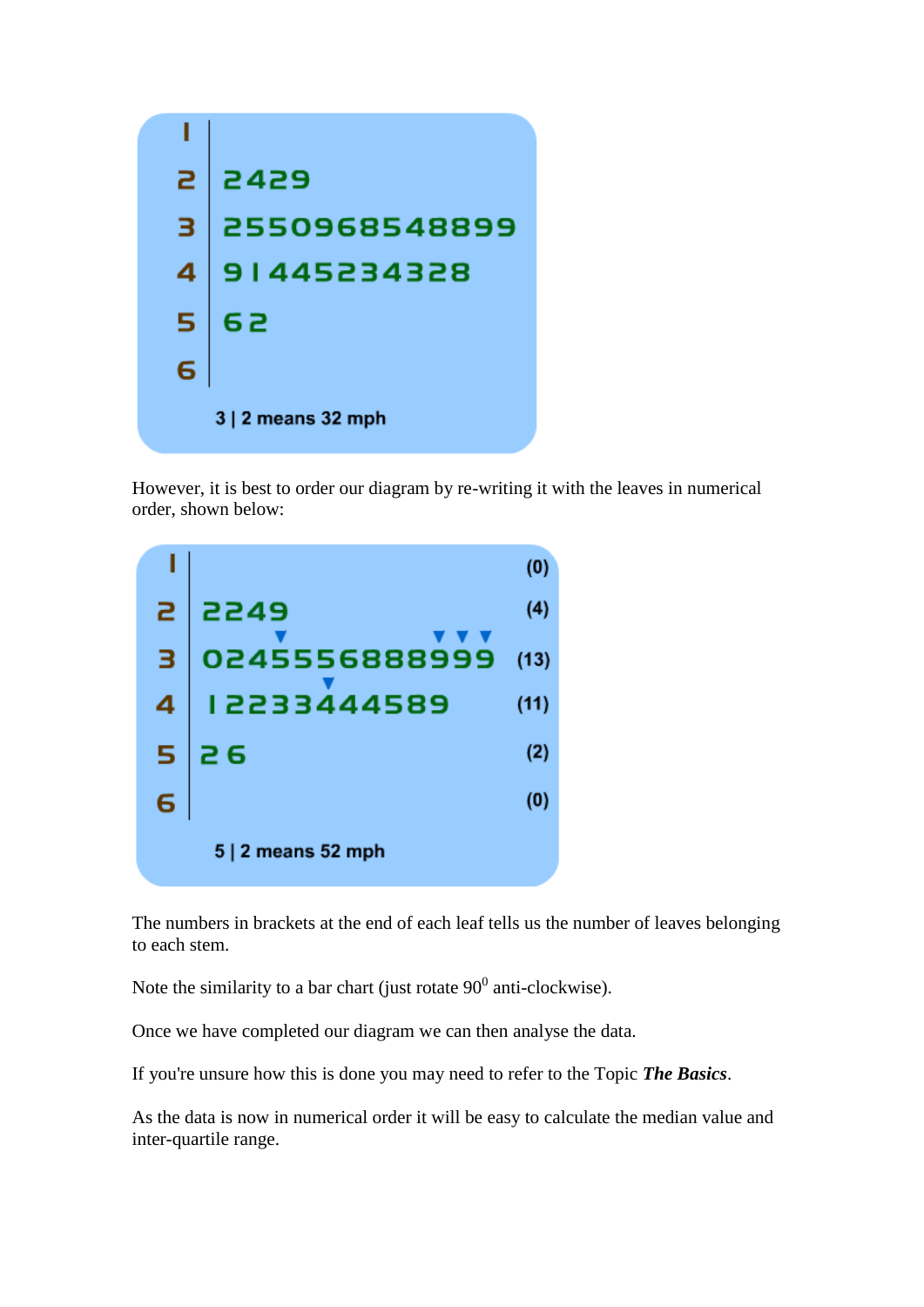**Median:** There are 30 pieces of data so our median will be halfway between the 15<sup>th</sup> and  $16<sup>th</sup>$  pieces of data. Counting along the leaves.

The  $15<sup>th</sup>$  is 39 and the  $16<sup>th</sup>$  is 39 shown ringed on the diagram.

#### **Hence the median is 39mph.**

**Quartiles:** Lower quartile is 35mph Upper quartile is 44mph **Hence:** Inter-quartile range  $= 44 - 35 = 9$ mph

#### **Box-and-whisker plots (or boxplots)**

These are very basic diagrams used to highlight the quartiles and median to give a quick and clear way of presenting the spread of the data.

If you don't remember how to calculate any of these then please refer back to *The Basics*.

There are 5 points to remember when drawing a Box-and-whisker plot.

#### **They are:**

- 1. The 'box' part is drawn from the lower quartile to the upper quartile. The median is then drawn within the box.
- 2. The 'box' shows the inter-quartile range, which houses the middle half of the data.
- 3. The 'whiskers' are then drawn to the lowest and highest values of the data.

Boxplots can be drawn either vertically (as above) or horizontally.

#### *Example:*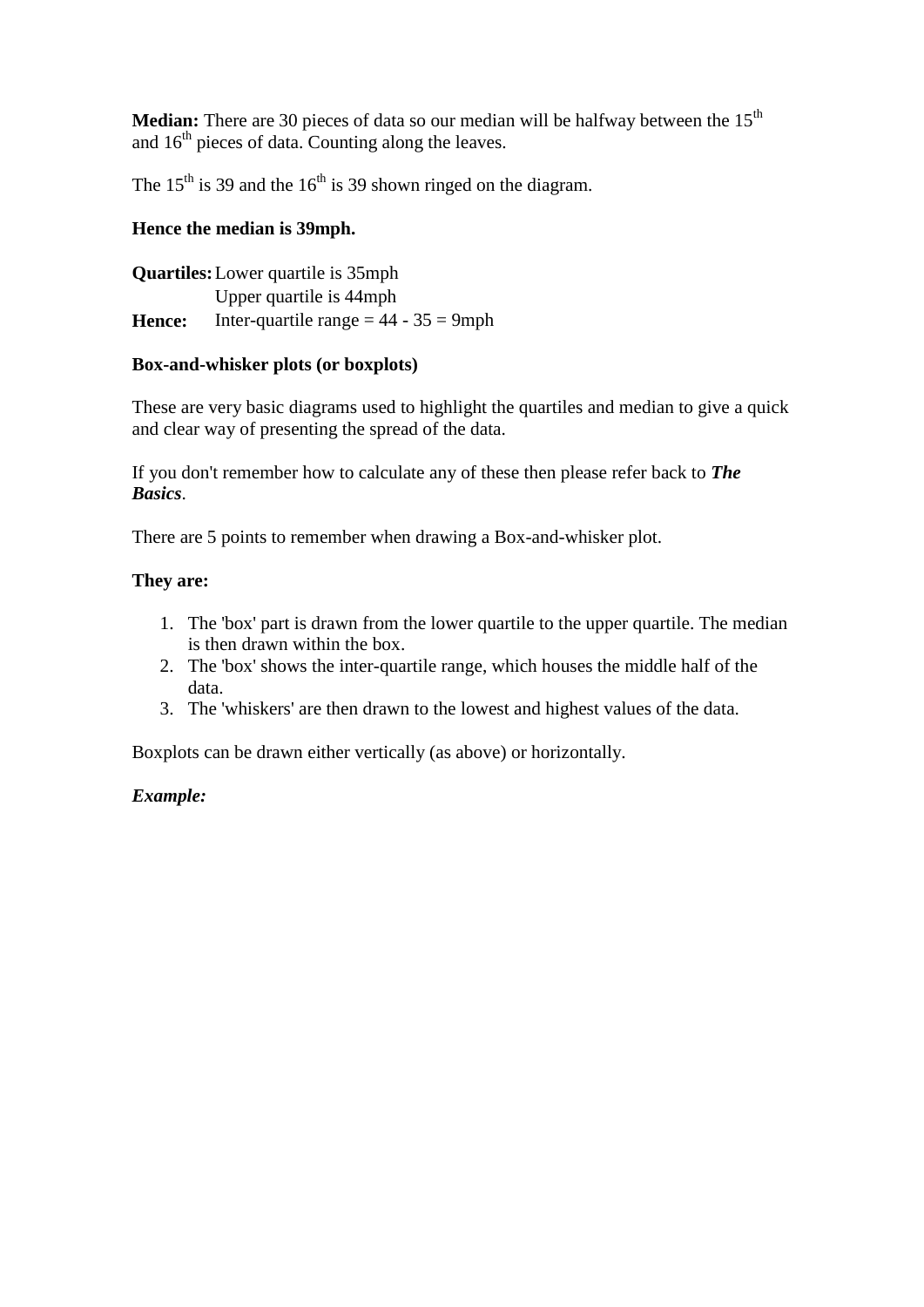

The last 9 scores of a certain English cricket player were:

#### 01 34 79 1012 15

Before drawing our boxplot we need to calculate the median and quartiles.

```
Quartiles: lower quartile = 2
upper quartile = 11highest value = 15
```
 $Median = 7$ 

```
Lowest value = 0
```
#### **Hence our boxplot looks like this:**

Like stem-and-leaf diagrams, these diagrams are best used when we have a relatively small set of data or when the data has already been summarised into its median and quartiles.

#### **Skewness**

One of the main reasons for drawing a stem-and-leaf or box-and-whisker is to spot quickly any trend in the spread of the data.

#### **There are 3 types of distribution we can get:**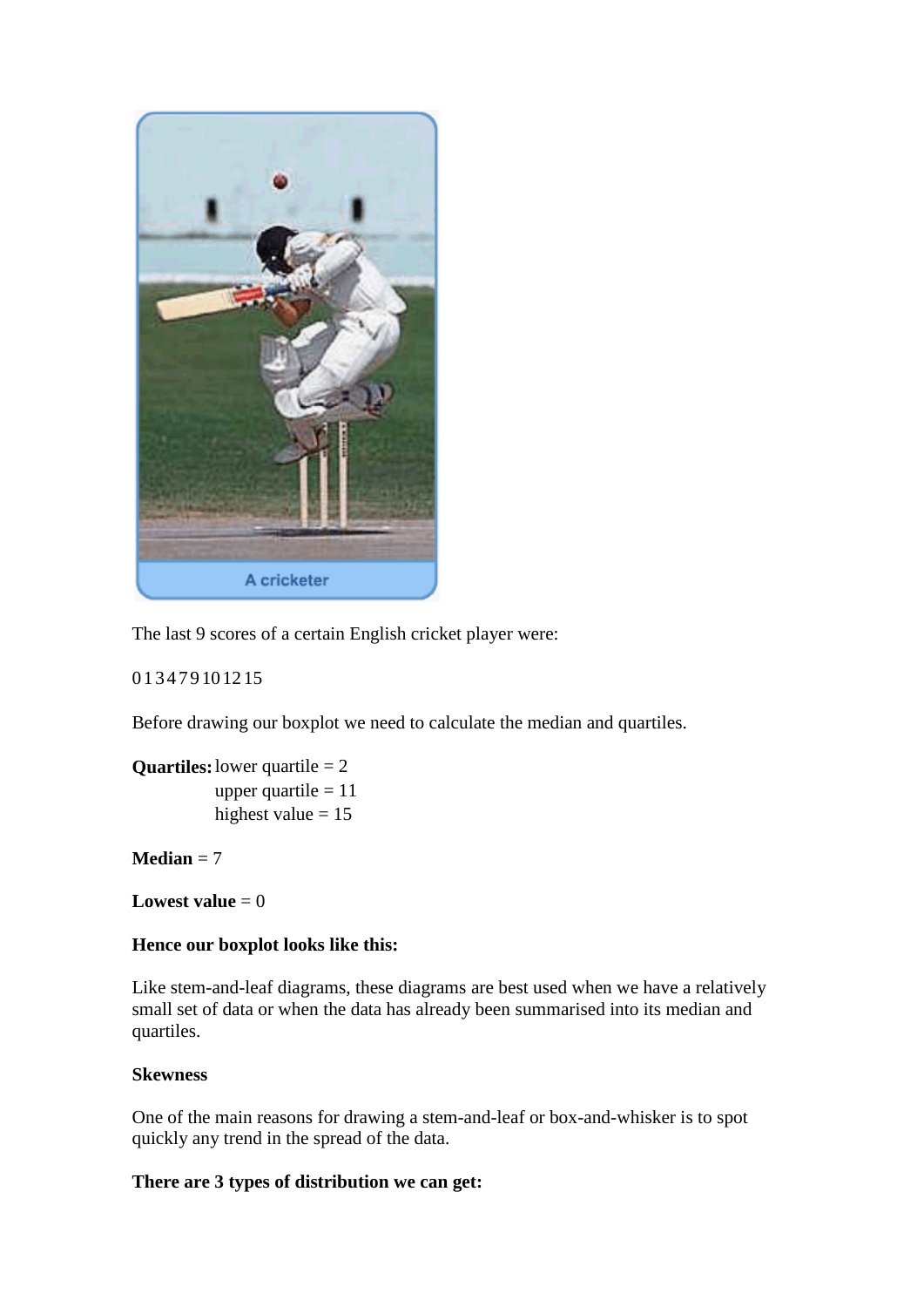#### 1. **Symmetrical distribution:**



The median is in the middle exactly halfway from each quartile. This is what we would class as a **normal distribution.**

#### 2. **Negatively skewed distribution:**



There is a greater proportion of the data at the upper end.

#### 3. **Positively skewed distribution:**



There is a greater proportion of the data at the lower end.

#### **Outliers**

**Outliers are anomalies of our distribution.** These are the values of data that are either a lot larger or smaller than the majority of the rest of the data.

Values of data are usually labelled as outliers if they are more than 1.5 times of the inter-quartile range from either quartile.

#### *Example:*

Taking the last 9 scores of a certain English cricket player again of:

Although I used 1.5 as my multiplying factor, this isn't always the case. However, if it differs from this you will be told the multiplying factor within the exam question. 1.5 is most commonly used though!